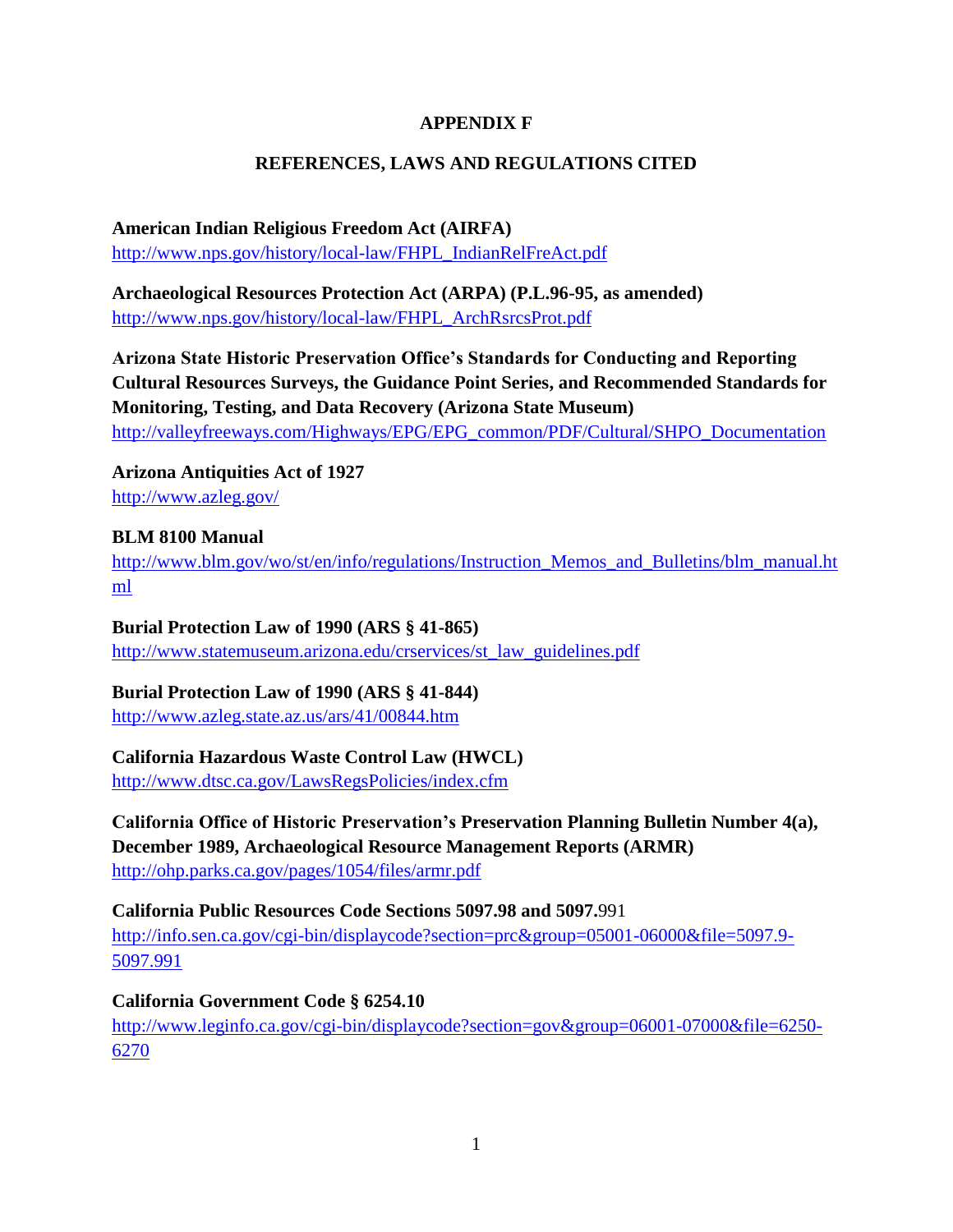#### **California State Water Resources Control Board Resolution 92-49**

[http://www.swrcb.ca.gov/board\\_decisions/adopted\\_orders/resolutions/1992/rs1992\\_0049.shtml](http://www.swrcb.ca.gov/board_decisions/adopted_orders/resolutions/1992/rs1992_0049.shtml)

**Comprehensive Environmental Response Compensation, and Liability Act (CERCLA)**  <http://www.epa.gov/superfund/policy/cercla.htm>

**Cultural Resources Investigations, Third Addendum: Survey of the Original and Expanded APE: Volume II for Topock Compressor Station Site Vicinity, San Bernardino County, CA, April 2005 (Appendix I)** (RESTRICTED DISTRIBUTION-CULTURALLY SENSITIVE CONFIDENTIAL INFORMATION)

**Cultural Resources Management Plan, developed in September 2004 and revised by BLM in March 2008** (RESTRICTED DISTRIBUTION-CULTURALLY SENSITIVE CONFIDENTIAL INFORMATION)

**DOI Proposed Plan dated June 4, 2010**  [www.dtsc-topock.com](http://www.dtsc-topock.com/) and [www.dtsc.ca.gov](http://www.dtsc.ca.gov/)

**DTSC Statement of Basis dated April 28, 2020** 

[www.dtsc-topock.com](http://www.dtsc-topock.com/) and [www.dtsc.ca.gov](http://www.dtsc.ca.gov/)

**Executive Order 13007**  <http://www.achp.gov/EO13007.html>

#### **Executive Order 13175**

[http://www.gsa.gov/Portal/gsa/ep/contentView.do?contentType=GSA\\_BASIC&contentId=1657](http://www.gsa.gov/Portal/gsa/ep/contentView.do?contentType=GSA_BASIC&contentId=16571&noc) [1&noc=](http://www.gsa.gov/Portal/gsa/ep/contentView.do?contentType=GSA_BASIC&contentId=16571&noc)

#### **Executive Order 13287**

[http://www.gsa.gov/Portal/gsa/ep/contentView.do?P=PLAE&contentId=16910&contentType=G](http://www.gsa.gov/Portal/gsa/ep/contentView.do?P=PLAE&contentId=16910&contentType=GSA_BASIC) [SA\\_BASIC](http://www.gsa.gov/Portal/gsa/ep/contentView.do?P=PLAE&contentId=16910&contentType=GSA_BASIC)

**Memorandum of Agreement between the Bureau of Land Management, Lake Havasu Field Office and the California State Historic Preservation Officer Regarding the Pacific Gas and Electric Topock Interim Measures No. 3 Expanded Groundwater Extraction and Treatment Project San Bernardino County, California entered between BLM, CASHPO and PG&E on September 14, 2004**  [www.dtsc-topock.com](http://www.dtsc-topock.com/) and [www.dtsc.ca.gov](http://www.dtsc.ca.gov/)

**National Oil and Hazardous Substances Pollution Contingency Plan (NCP)**  <http://www.epa.gov/OEM/content/lawsregs/ncpover.htm>

**National Historic Preservation Act (1997)**  <http://www.nps.gov/history/local-law/nhpa1966.htm>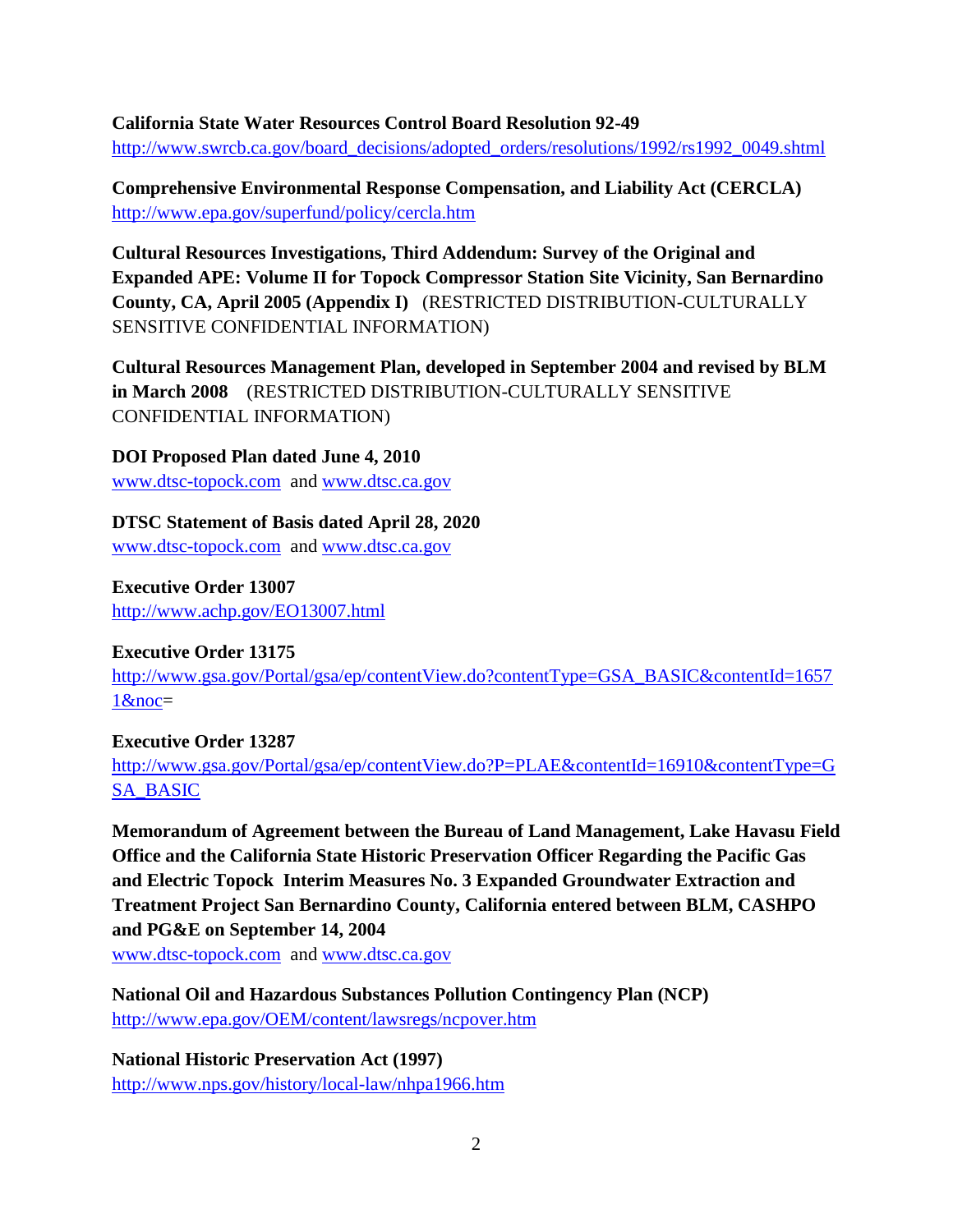**National Register Bulletin 38, Appendix V: Professional Qualifications**  <http://www.nps.gov/history/nr/publications/bulletins/nrb38/>

**Native American Graves Protection and Repatriation Act (NAGPRA) (P.L. 101-601)**  <http://www.nps.gov/history/nagpra/MANDATES/25USC3001etseq.htm>

**Pacific Gas & Electric Company (PG&E) Administrative Consent Agreement under the Comprehensive Environmental Response, Compensation, and Liability Act (CERCLA) with DOI, BLM, USFWS, and USBR dated July 11, 2005**  [www.dtsc-topock.com](http://www.dtsc-topock.com/) and [www.dtsc.ca.gov](http://www.dtsc.ca.gov/)

**Pacific Gas & Electric Company (PG&E) Draft Corrective Measures Study/Feasibility Study (CMS/FS)** (RESTRICTED DISTRIBUTION-CULTURALLY SENSITIVE CONFIDENTIAL INFORMATION)

**California Office of Historic Preservation Recommended Contents and Format (ARMR Guidelines) for the Preparation and Review of Archaeological Reports**  <http://ohp.parks.ca.gov/pages/1054/files/armr.pdf>

**Religious Freedom Restoration Act (RFRA)**  <http://religiousfreedom.lib.virginia.edu/sacred/RFRA1993.html>

**Resource Conservation and Recovery Act (RCRA**) <http://www.epa.gov/lawsregs/laws/rcra.html>

**Secretary of the Interior's Professional Qualifications Standards (PQS) for archaeology, history, or architectural history, (48 FR 44739)**  [http://www.nps.gov/history/local-law/arch\\_stnds\\_9.htm](http://www.nps.gov/history/local-law/arch_stnds_9.htm)

**Section 106 of the National Historic Preservation Act (NHPA)**  <http://www.achp.gov/docs/nhpa%202008-final.pdf>

**Section 110(a) (2) (D) of National Historic Preservation Act (NHPA)**  <http://www.achp.gov/docs/nhpa%202008-final.pdf>

**Settlement Case Fort Mohave Indian Tribe v. DTSC, et al., Sacramento Superior Court Case No. 05CS00437** (RESTRICTED DISTRIBUTION-CONFIDENTIAL INFORMATION)

**36 CFR §79**  <http://www.nps.gov/archeology/tools/36CFR79.HTM>

**36 CFR §800** 

<http://www.achp.gov/regs-rev04.pdf>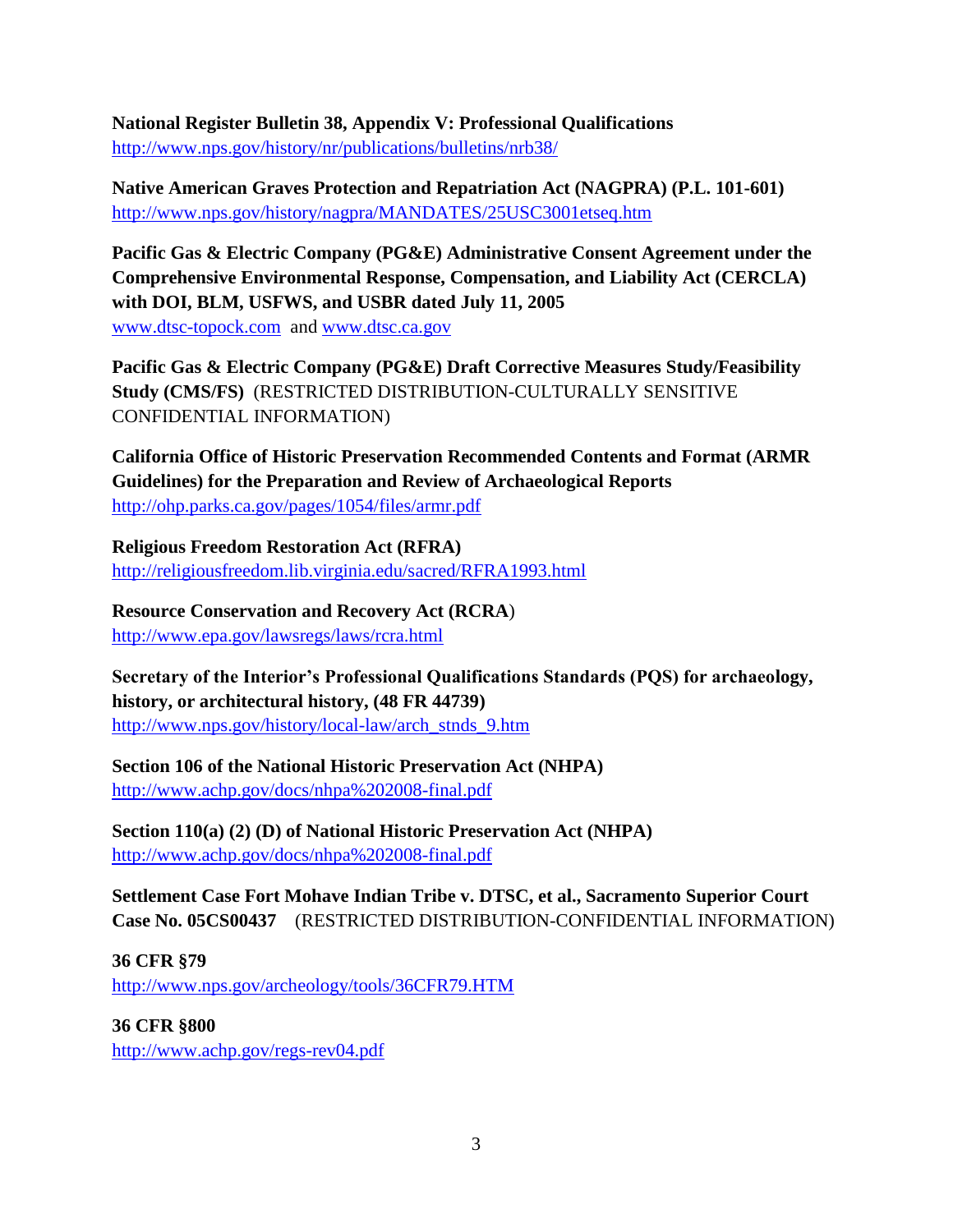## **36 CFR §800.2(b) (2)**

<http://www.achp.gov/regs-rev04.pdf>

**36 CFR §800.2(c) (2) (ii)**  <http://www.achp.gov/regs-rev04.pdf>

**36 CFR §800.2(c) (4)**  <http://www.achp.gov/regs-rev04.pdf>

**36 CFR §800.4-800.6**  <http://www.achp.gov/regs-rev04.pdf>

**36 CFR §800.4(a)**  <http://www.achp.gov/regs-rev04.pdf>

**36 CFR §800.4(b) (2)**  <http://www.achp.gov/regs-rev04.pdf>

**36 CFR §800.4(c) (1)**  <http://www.achp.gov/regs-rev04.pdf>

**36 CFR §800.4(c) (2)**  <http://www.achp.gov/regs-rev04.pdf>

**36 CFR §800.5(a) (2) (v)**  <http://www.achp.gov/regs-rev04.pdf>

**36 CFR §800.6(a)**  <http://www.achp.gov/regs-rev04.pdf>

**36 CFR §800.14(b)**  <http://www.achp.gov/regs-rev04.pdf>

**36 CFR §800.16(d)**  <http://www.achp.gov/regs-rev04.pdf>

**36 CFR §800.16(y)**  <http://www.achp.gov/regs-rev04.pdf>

**36 CFR §60**  <http://archnet.asu.edu/topical/crm/usdocs/36cfr60.html>

**36 CFR §63**  <http://archnet.asu.edu/topical/crm/usdocs/36cfr63.html>